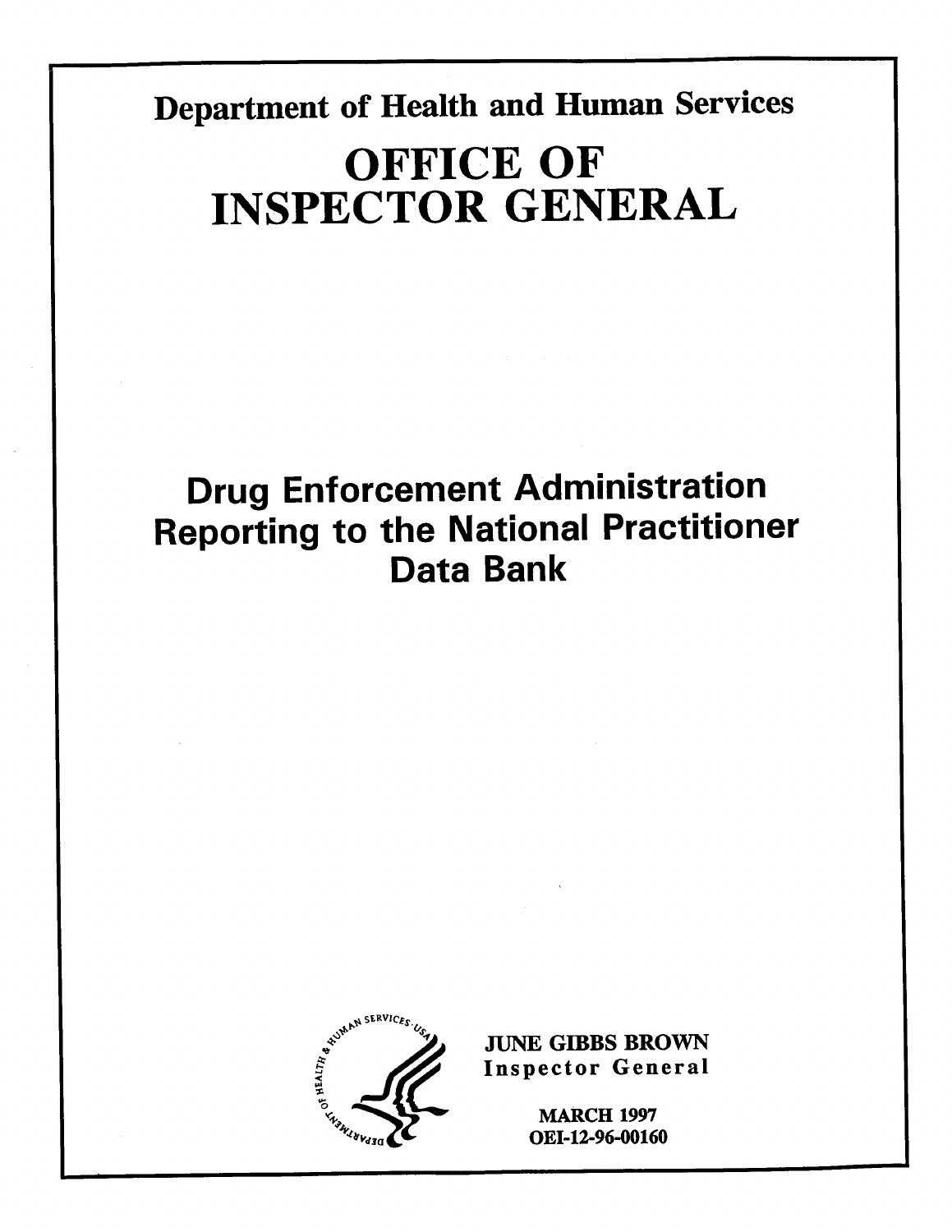#### **OFFICE OF INSPECTOR GENERAL**

The mission of the Office of Inspector General (OIG), as mandated by Public Law 95-452, is to protect the integrity of the Department of Health and Human Services programs as well as the health and welfare of beneficiaries served by them. This statutory mission is carried out through a nationwide program of audits, investigations, inspections, sanctions, and fraud alerts. The Inspector General informs the Secretary of program and management problems and recommends legislative, regulatory, and operational approaches to correct them.

#### **OffIce of Evaluation and Inspections**

The Office of Evaluation and Inspections (OEI) is one of several components of the Office of Inspector General. It conducts short-term management and program evaluations (called inspections) that focus on issues of concern to the Department, the Congress, and the public. The inspection reports provide findings and recommendations on the efficiency, vulnerability, and effectiveness of departmental programs.

This report was prepared by Alan Levine, Senior Program Specialist, under the direction of Mary Beth Clarke, Staff Director, Planning and Coordination Staff.

To obtain a copy of this report, call (202) 619-0480.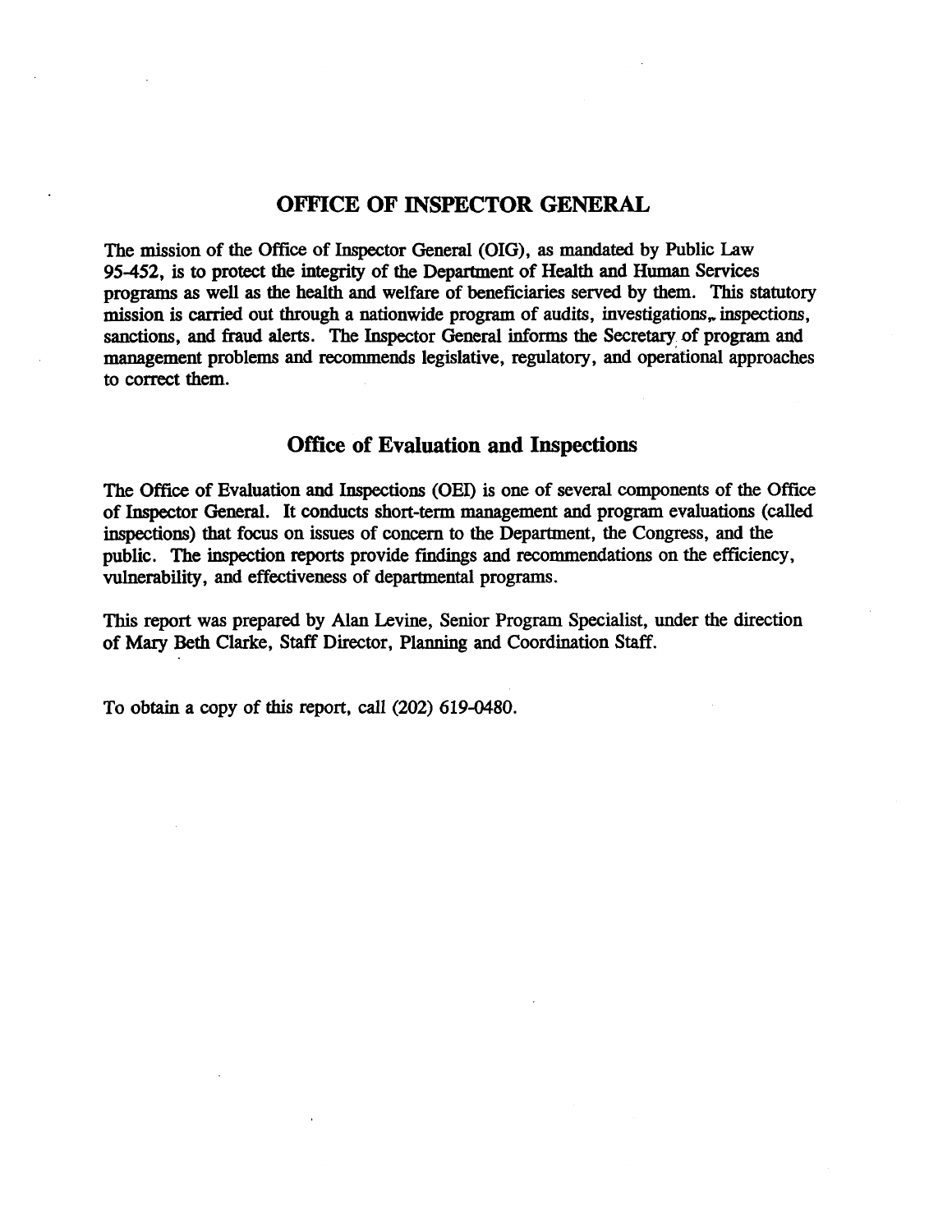### **TABLE OF CONTENTS**

#### **PAGE**

| <b>EXECUTIVE SUMMARY</b> |  |
|--------------------------|--|
|--------------------------|--|

| RECOMMENDATIONS $\ldots \ldots \ldots \ldots \ldots \ldots \ldots \ldots \ldots \ldots \ldots \ldots \ldots$ |  |
|--------------------------------------------------------------------------------------------------------------|--|
|                                                                                                              |  |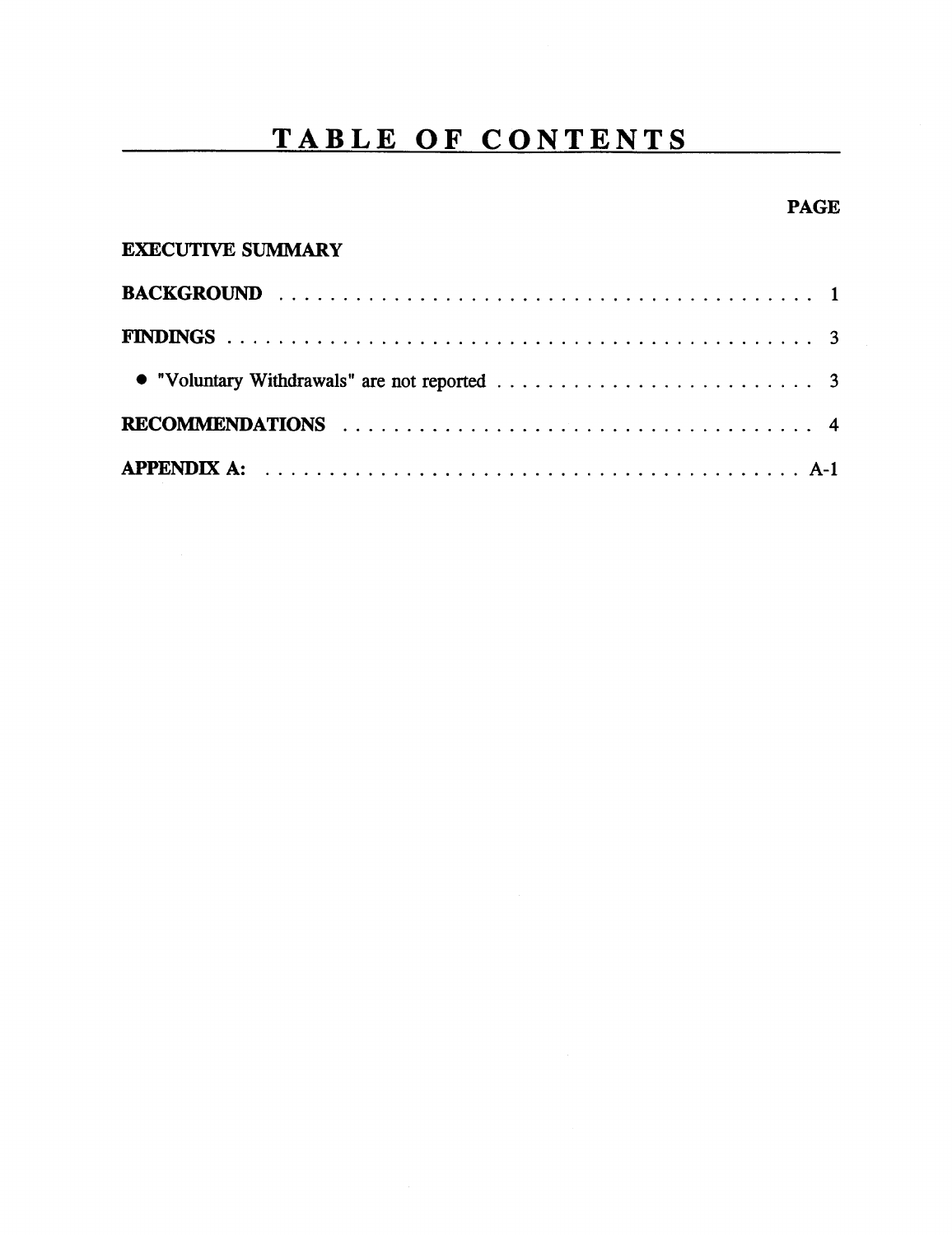#### PURPOSE

To review the Drug Enforcement Administration reporting of adverse actions to the National Practitioner Data Bank.

#### **BACKGROUND**

Hospitals and other health care organizations use the National Practitioner Data Bank (Data Bank) to help with employment background checks of health care practitioners. The Data Bank includes records of malpractice payments and adverse actions taken against health care practitioners. Under current policy the Drug Enforcement Administration is required to report to the Data Bank health care practitioners who have had their Controlled Substance Act registration number revoked or suspended because of violations of this law.

#### FINDING

This study found that the Drug Enforcement Administration was not reporting to the Data Bank practitioners who voluntarily gave up their registration number when confronted with a potential adverse action against them. According to Drug Enforcement Administration data, in 1994 and 1995 a total of 509 and 486 practitioners, respectively, voluntarily gave up their licenses rather than "show cause."

#### **RECOMMENDATION**

We recommend that the Drug Enforcement Administration and Data Bank officials work together to inlcude "voluntary withdrawals" as part of adverse action reporting to the Data Bank.

The Administrator of the Health Resources and Services Administration, who is responsible for the Data Bank, agreed.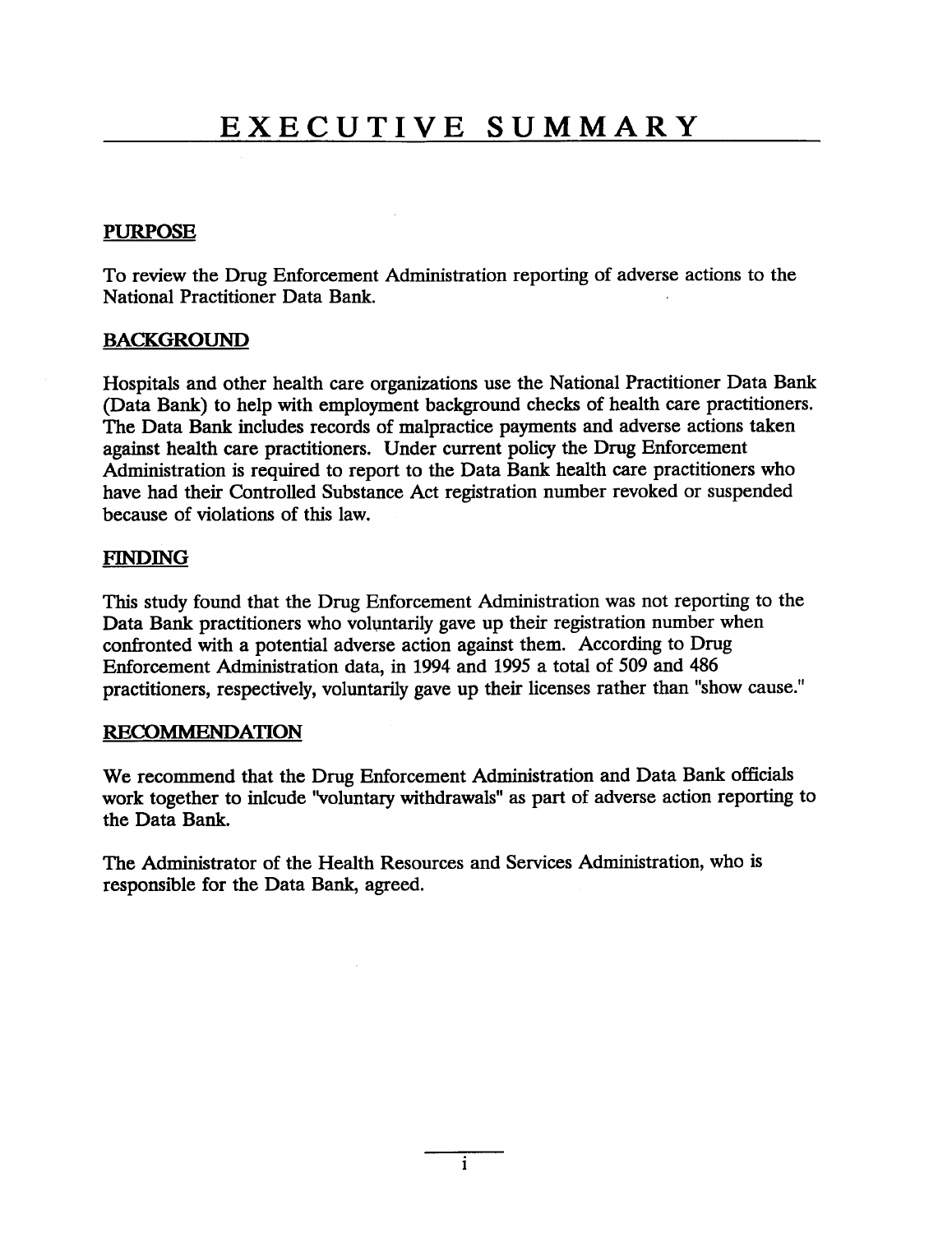#### **PURPOSE**

To review the Drug Enforcement Administration reporting of adverse actions to the National Practitioner Data Bank.

#### **BACKGROUND**

#### National Practitioner Data Bank

The National Practitioner Data Bank (Data Bank) was established by the Health Care Quality Improvement Act (Act) of 1986 as a result of congressional interest in improving the quality of medical peer review. The Data Bank would serve as a clearinghouse or resource to assist hospitals, State licensing boards, and other health care entities in conducting investigations of the qualifications of the health care practitioners they wish to hire, license, or to whom they wish to grant membership or clinical privileges.

The Act specified the types of information that had to be reported to the Data Bank. The Data Bank was to include medical malpractice payments, adverse actions taken against practitioners by hospitals and other health care entities, and sanctions taken against practitioners by professional societies and State medical boards. Although the statute required such reporting in the private sector, reporting by Federal agencies with health care programs, such as the Veterans Administration, Department of Defense, and Department of Health and Human Services (HHS) was optional. However, the law also provided that the Drug Enforcement Administration(DEA) should participate under a memorandum of agreement with HHS, which would operate the Data Bank.

The Data Bank, which became operational in September 1990, is operated by the Systems Research and Applications Corporation under contract to the Public Health Service (PHS). As of March 31, 1996, it contained 104,087 medical malpractice reports and 23,177 adverse action reports involving health care practitioners. A small number of these adverse action reports include DEA sanctions against doctors. Due to the fact that DEA had not submitted any reports since January 1995, PHS officials were concerned and informally asked the Office of Inspector General (OIG) to review the matter.

#### Reporting by the Drug Enforcement Administration

In order to practice medicine in a particular State, a doctor must be licensed by that State's medical board. Such licensure includes the authority to dispense regular prescription drugs. However, some drugs are seen as having potential for abuse apart from their use for bona fide medical purposes, and may not be prescribed without an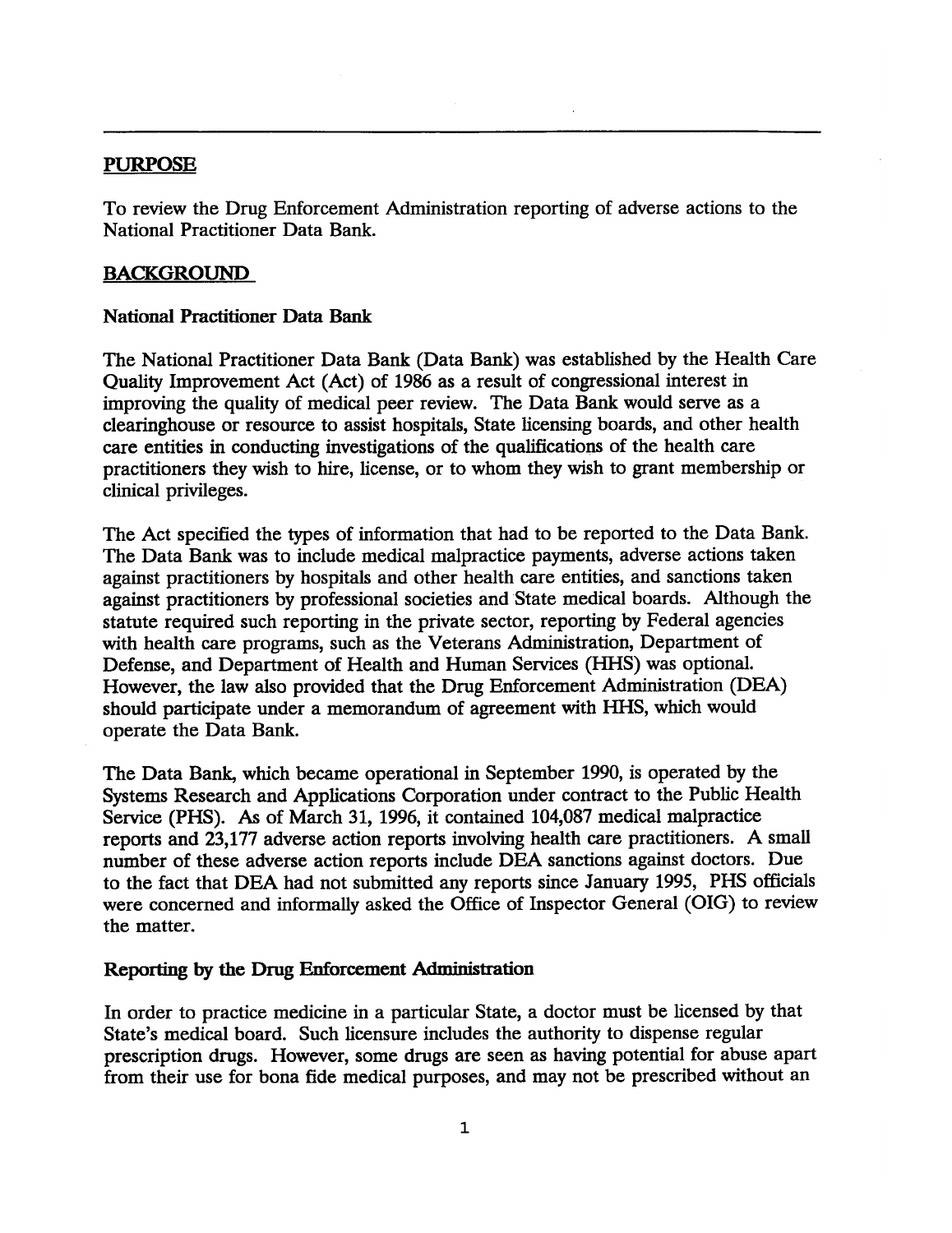additional form of licensure. These drugs are called "controlled substances"and are regulated by the Controlled Substance Act of 1970, which classifies them into five categories (or "schedules"), according to their potential for abuse. In order to prescribe or dispense these drugs, a doctor, or other State licensed health care practitioners, must obtain (and periodically renew) a Federal Drug Enforcement Administration registration number, technically called a "Certificate of Registration." In addition, some States themselves require a license (i.e. "controlled substance registration") separate from the medical license for controlled substance authority; other States do not have this requirement. In these States, controlled substance authority is part of the medical license. Separate DEA registrations, and appropriate State authorizations, are required for each State in which a practitioner maintains a primary place of business.

As of October 1995, DEA had registrations for 825,000 health care practitioners (including physicians, dentists, podiatrists, veterinarians, optometrists, and mid-level practitioners). Registration costs practitioners\$210 and is valid for 3 years. The DEA makes available the names of all registered practitioners to the public through the National Technical Information Service, which is part of the Department of Commerce.

#### Memorandum of Agreement

Under a memorandum of agreement between DEA and HHS, DEA is to routinely report sanctioned practitioners to the National Practitioner Data Bank. The agreement calls for reporting all actions involving the denial, suspension or revocation of a registration number. This memorandum of agreement is based on Section  $432(c)$ of the Health Care Quality Improvement Act which states that the HHS Secretary and the Administrator of DEA shall enter into a memorandum of agreement to provide for:

...the reporting by the Administrator to the Secretary of information respecting physicians and other practitioners whose registration to dispense controlled substances has been suspended or revoked under section 304 of the Controlled Substances Act.

The DEA does not report such actions to other authorities, such as State medical licensing boards or the Federation of State Medical Boards<sup>1</sup>. However, suspensions or revocations are published in the Federal Register; consequently, medical boards, hospitals, and other health care entities can learn about such actions through the Federal Register.

*<sup>&#</sup>x27;An organization representing all State medical licensing boards. It maintains its own data base on adverse actions taken by State medical licensing boardk*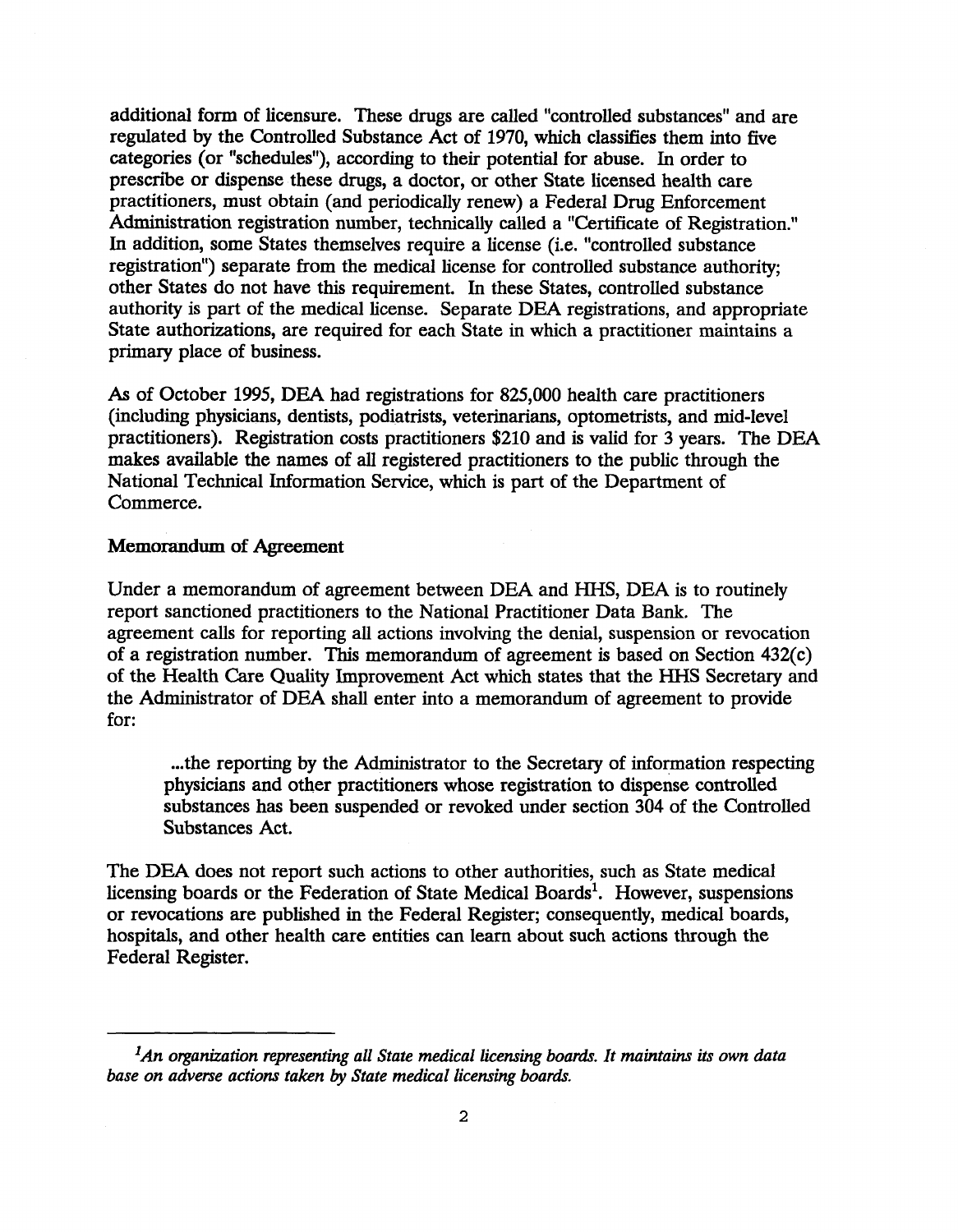#### **FINDING**

#### The Drug Enforcement Administration Does Not Report Practitioners Who Voluntarily Surrender Their Certificate Of Registration

The DEA takes action to revoke or suspend a DEA registration number when a practitioner violates the Controlled Substance Act of 1970 (e.g., improperly selling controlled drugs). The DEA also takes such action when a practitioner is sanctioned by a State licensing authority or law enforcement agency (e.g., State medical board revoking a license for a physician who sexually abused patients).

When DEA takes action against a registrant for violation of the Controlled Substance Act, several courses of action are available. The DEA may issue an Order to Show Cause why DEA should not revoke, suspend, or deny a practitioner's registration. In this case, if a hearing is requested the matter is heard by an AdministrativeLaw Judge whose recommendation is forwarded to the Deputy Administrator. The Deputy Administrator renders all final determinations whether a hearing is requested or not. The Final Order, which may or may not be revocation or denial, is then published in the Federal Register. The registrant may appeal the final ruling to the U.S. Circuit Court of Appeals. As an alternative to the Show Cause Order, DEA may ask the registrant to voluntarily surrender his or her controlled substance registration. In these instances, the registrant is advised that he/she has a right to a hearing and that the surrender is voluntary. When health care practitioners voluntarily give up their registration number, they complete Form Number 104.

According to both PHS and DEA officials, since September 1990, when the Data Bank opened, DEA has reported a total of about 150 actions to the Data Bank. However, according to DEA, it annually sanctions about three times the number of providers reported to the Data Bank. These sanctionsare not reported because they involve health care providers who "voluntarily" gave up their DEA registration number, i.e., they signed Form Number 104. According to DEA data, in 1994 and 1995 a total of 509 and 486 practitioners, respectively, voluntarily gave up their license rather than "show cause."

#### **Voluntary Surrender and Reporting by Medical Boards and Others**

Although the memorandum of agreement between DEA and HHS, as well as Section 432 of the Health Care Quality Improvement Act, indicate that only DEA revocations and suspensions must be reported, other sections of the Act deal differently with the "voluntary surrender" issue. Section 422 of the Act requires medical boards to report:

> ...a description of the acts or omissions or other reasons (if known) for the revocation, suspension, or surrender of license, and such other information respecting the circumstances of the action or surrender as the Secretary deems appropriate...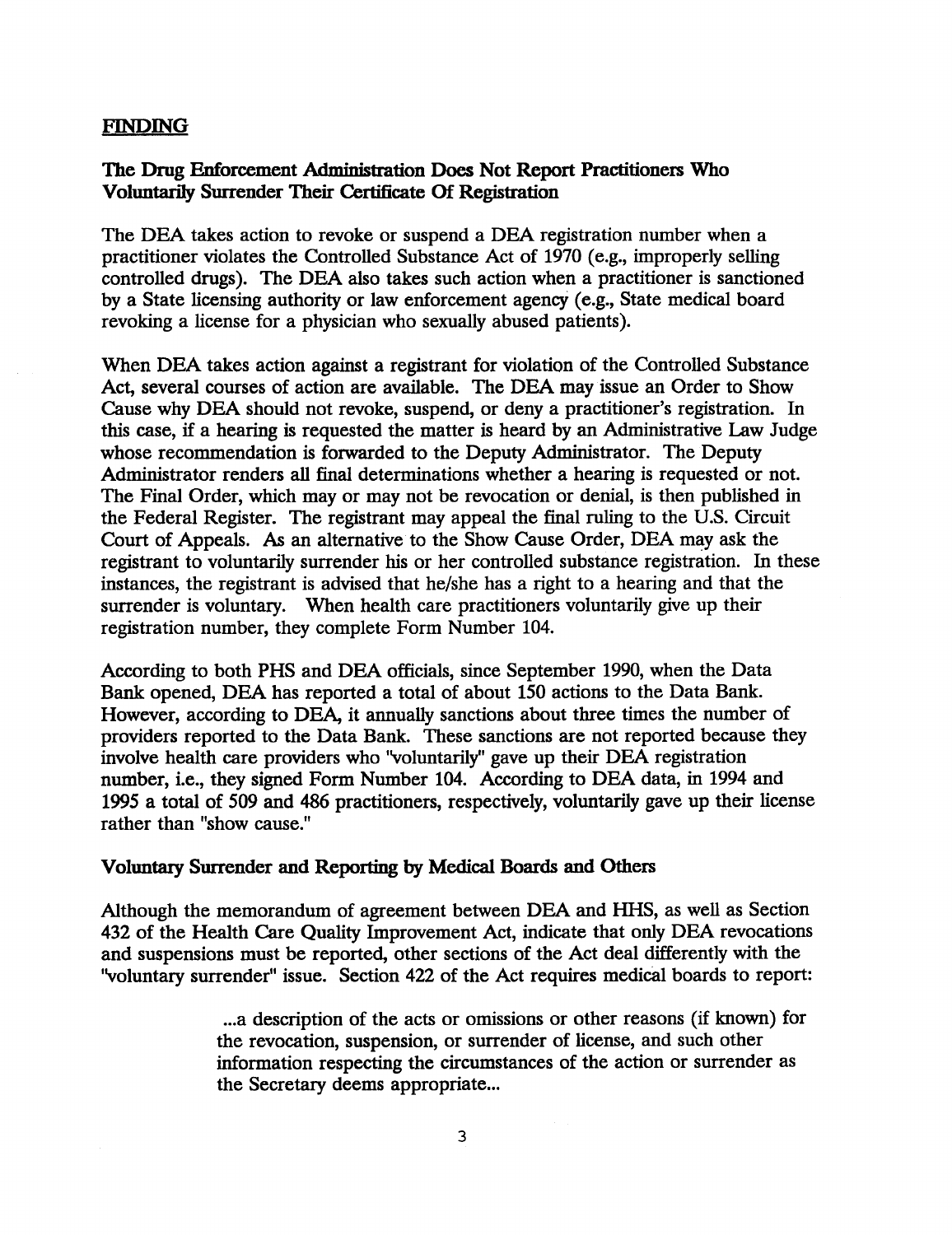Section 423 states that health care entities (i.e., hospitals, health maintenance organizations) must report each professional review action that adverselyaffects the clinical privileges of a physician for a period of longer than 30 days including the surrender of clinical privileges under the following circumstances:

> ...while the physician is under an investigation...or in return for not conducting such an investigation...

According to the House report on this legislation, Congress intended that:

The purpose of requiring reports even for circumstances in which physicians surrender their privileges is to ensure that health care entities will not resort to "plea bargains" in which a physician agrees to such a surrender in return for the health care entity's promise not to inform other health care entities about the circumstances of the physician's surrender of privileges. While such agreements may serve the immediate self-interests of the two parties involved, they may jeopardize the health and safety of future patients...

Clearly, congressional intent seems to warrant DEA reporting of "voluntary withdrawals."

#### **DEA Position on Increased Reporting**

In discussions about the reporting of "voluntary withdrawals," DEA officials have indicated a willingness to report such actions, provided the reporting could be accomplished by electronic tape or hard copy printout. The DEA also agreed to revise the memorandum of agreement to include the reporting of "voluntarily withdrawals" provided the increased reporting can be accomplished by either of these methods.

#### **RECOMMENDATION**

#### Data Bank Officials Should Work With The Drug Enforcement Administration To **Expand Reporting To Include Voluntary Withdrawals.**

In order to assure that the Data Bank maintains as comprehensive a data base as possible, Data Bank officials should work with DEA to expand DEA reporting. Such reporting would include only those voluntary withdrawals that are the result of misconduct. For example, it should exclude those health care providers who voluntarily give up their DEA registration when they retire in order to avoid registration costs.

Expansion of DEA reporting will provide credentialling and hiring officials with additional information with which to evaluate prospective employees.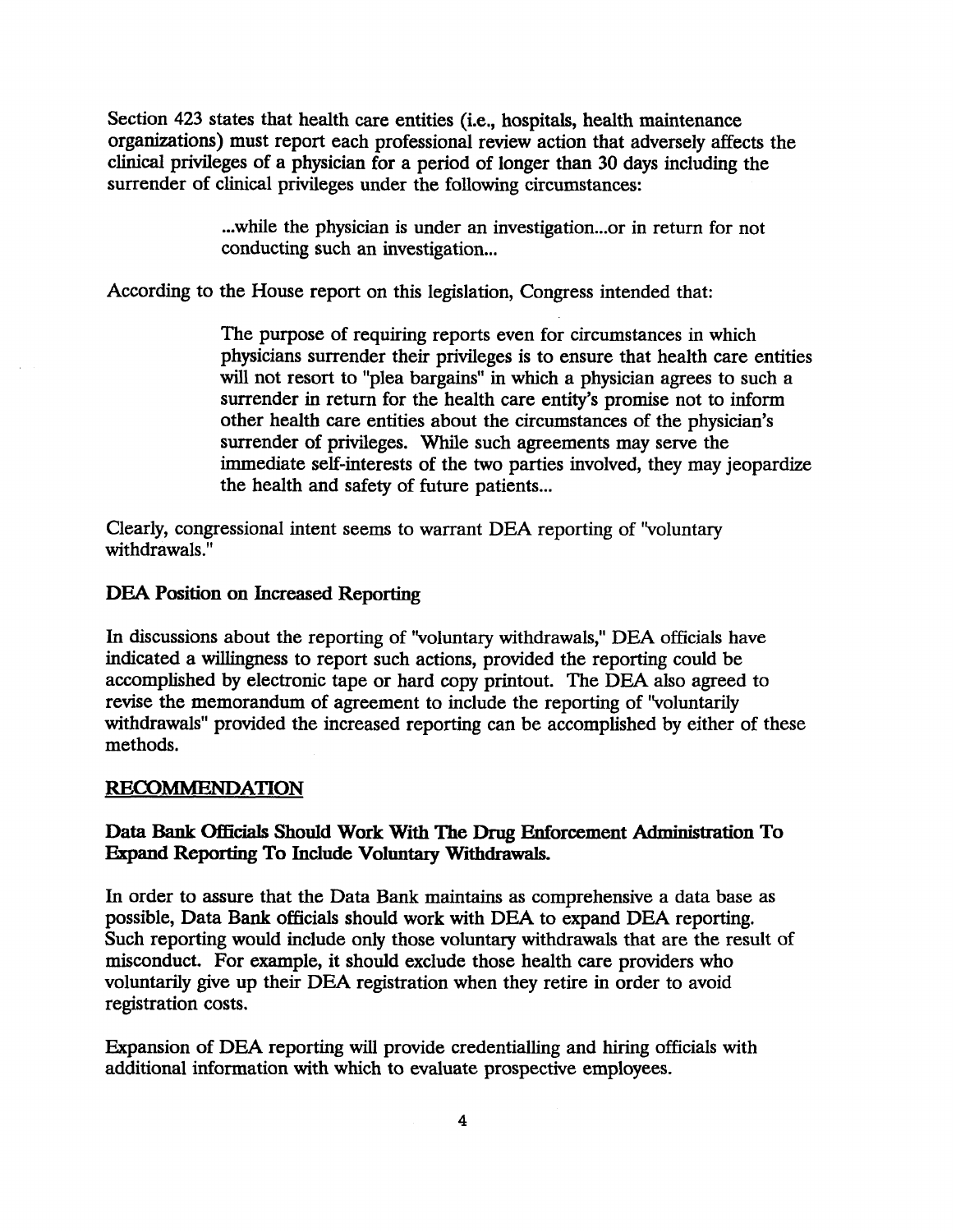Since the memorandum of agreement between HHS and DEA does not now require the reporting of voluntary withdrawals, the agreement should be modified accordingly. The agreement should specify which voluntary withdrawals are reportable and those that are not.

#### **COMMENTS**

The HRSA concurred with the recommendation in the draft report and indicated that HRSA and DEA will work together on reporting issues.

A copy of the HRSA response is included as Appendix A to this report.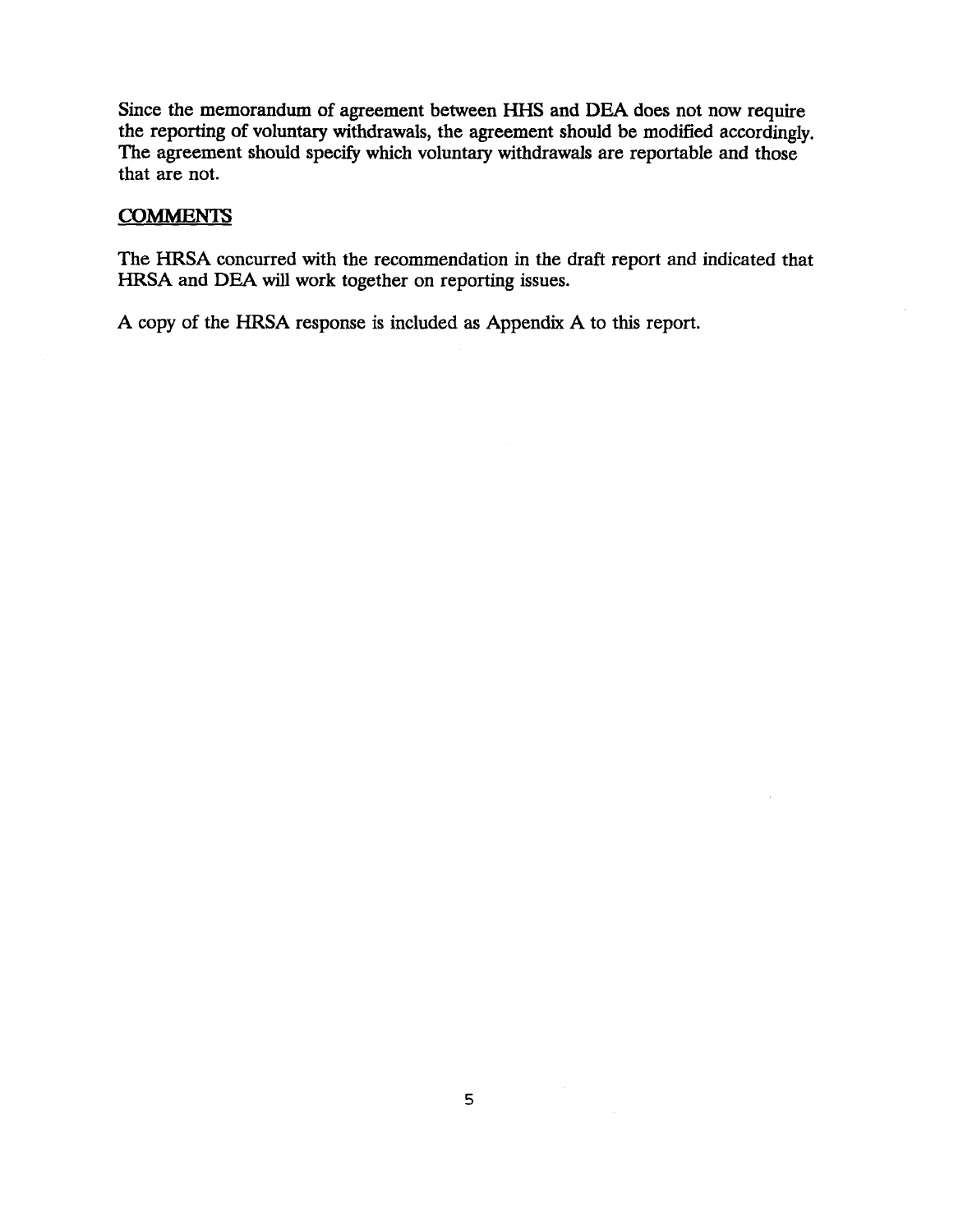## **APPENDIX A**

 $\mathcal{L}^{\text{max}}_{\text{max}}$  , where  $\mathcal{L}^{\text{max}}_{\text{max}}$ 

 $\mathcal{L}^{\text{max}}_{\text{max}}$  and  $\mathcal{L}^{\text{max}}_{\text{max}}$ 

 $\mathcal{L}^{\text{max}}_{\text{max}}$ 

 $\bar{\Delta}$ 

 $\mathbb{Z}^2$